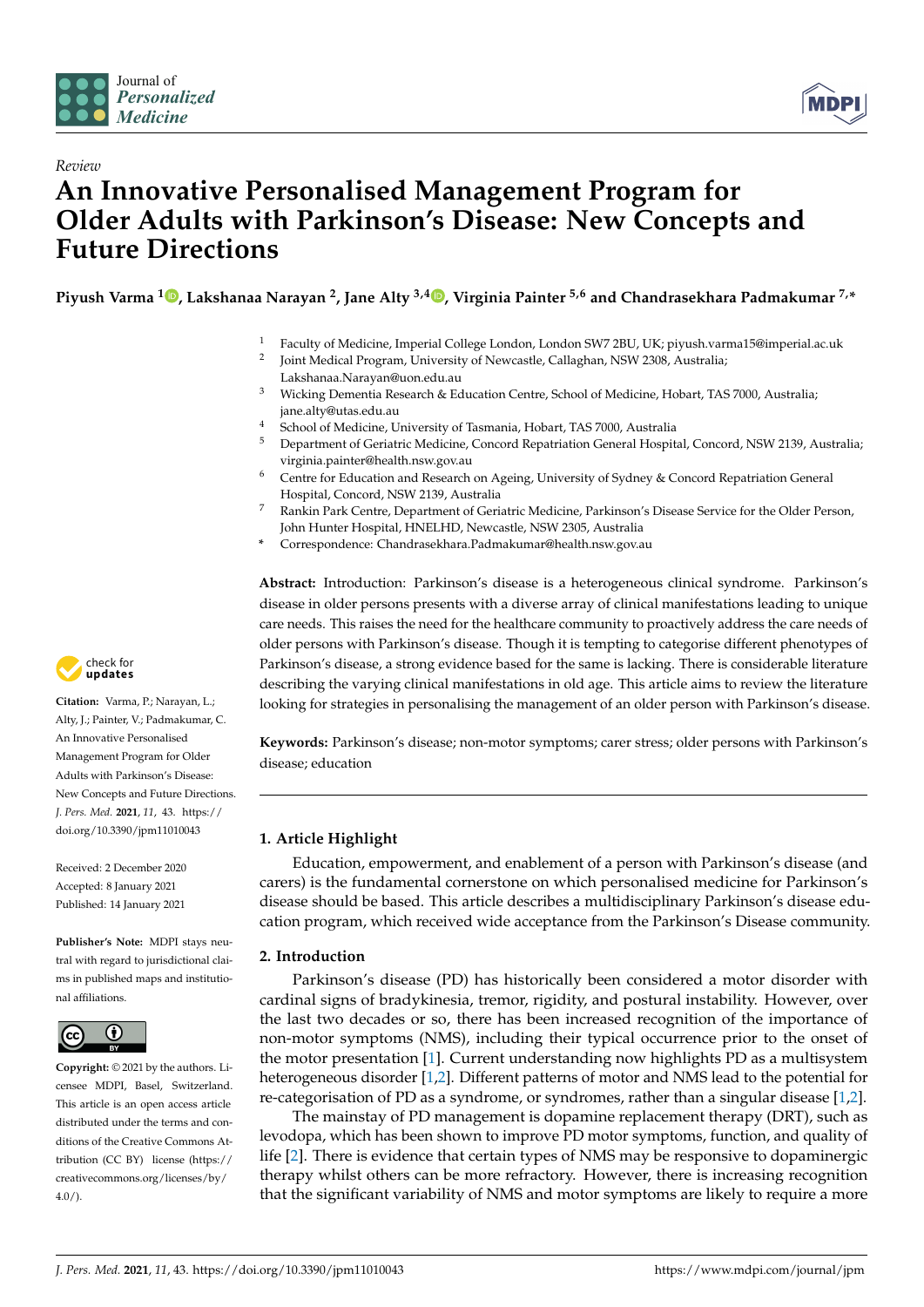nuanced approach to address the overall clinical picture rather than the more traditional "one size fits all" approach [\[2](#page-6-1)[,3\]](#page-6-2).

This is particularly so in older persons with PD where NMS are common, more severe, and cause substantial impairments in quality of life [\[3\]](#page-6-2). Furthermore, management of older persons with PD presents a unique challenge when considering comorbidity, medication, and carer burden. Consequently, there has been emerging interest in advancing the personalisation of PD management for older persons, tailored to the specific needs of the individual [\[2,](#page-6-1)[4\]](#page-6-3). In this paper, we present a summary of the literature and discuss the advances made in personalised management in the older adult for the treatment of PD. We will describe a novel model of personalised medicine for older adults with PD that has been very popular in the PD patient community in regional New South Wales (NSW), Australia.

#### **3. What Is Known about the Subtypes of Parkinson's Disease?**

A vast array of literature highlights that PD presents with a range of different signs and symptoms between individuals. Distinct PD motor subtypes have been described such as a tremor-dominant subtype (with a slower rate of progression) and a postural instability gait disorder (PIGD) subtype (with a more rapid rate of progression and higher risk of developing dementia).

NMS, such as rapid-eye movement behavioural disorder, cognitive impairment, mood changes, apathy, and fatigue, vary in frequency and severity between persons with PD [\[1\]](#page-6-0). Historically, NMS have been poorly recognised and reported leading to inadequate research into their pathophysiology [\[3\]](#page-6-2). A clinical tool designed to assess NMS more objectively was only first introduced in 2005 [\[3\]](#page-6-2).

Some researchers have hypothesised that separate NMS predominant phenotype exists with non-motor PD subtype clusters, such as cardiovascular, mood changes, perception or hallucination, gastrointestinal, urinary, and sexual function [\[5](#page-6-4)[,6\]](#page-6-5).

However, despite the advances in our understanding of NMS and the usefulness of subtype classification, this may be premature as considerable overlap is seen. There exists contradictory literature regarding the types of NMS experienced by persons within each subtype. Erro et al. [\[7\]](#page-6-6) demonstrated that patients within the NMS subtypes were more likely to suffer from urinary incontinence, while motor disease subtype resulted more often in neuropsychiatric and cognitive impairment [\[7\]](#page-6-6). However, research elsewhere has demonstrated that the NMS subtype predisposes to significant mood and cognitive impairment, while tremor-dominant disease has a relative sparing of NMS [\[8](#page-6-7)[,9\]](#page-6-8). One paper noted that cognitive disturbance helped to distinguish NMS from motor disease later in disease, despite nonspecific features of autonomic disturbance featuring more commonly in NMS [\[7\]](#page-6-6). These discrepancies may be in part due to the lack of a standardised classification system of PD subtypes and further reflect its heterogeneity.

#### **4. How Is Parkinson's Disease Different in the Older Person?**

Clinical phenotype and progression of PD in older persons is different when compared with their younger disease counterparts with increased severity of motor symptoms and a faster rate of decline despite comparable duration of disease [\[10\]](#page-6-9). They demonstrate greater severity of NMS such as pain, sleep, cognition, and apathy [\[10\]](#page-6-9). In one paper, where persons with PD were characterised into different clusters according to age of onset, the patients in the older subtype had a faster rate of disease progression and were found to experience greater axial instability, bradykinesia, rigidity, and tremor as compared with their younger counterparts, who experienced milder impairment in both motor and cognitive domains [\[11\]](#page-6-10).

Older persons with PD have increased risk of cognitive impairment, autonomic dysfunction, and visual hallucinations, when compared with their younger disease counterparts [\[10\]](#page-6-9). Often, there is greater caregiver burden due to increased NMS burden and problems with adherence with treatment [\[10,](#page-6-9)[12\]](#page-6-11). Since PD-associated cognitive impairment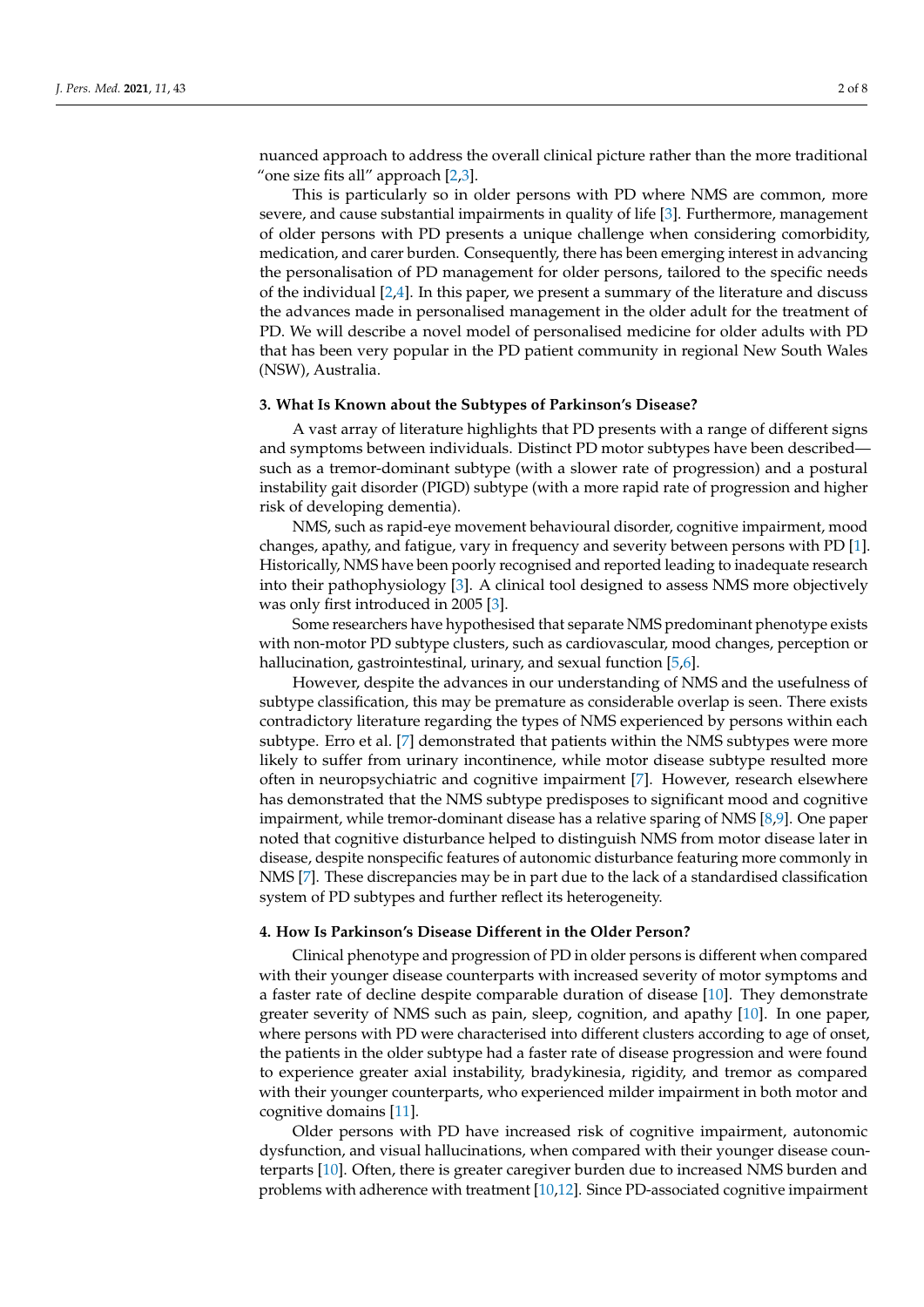increases with chronological age, older persons are at increased risk of PD dementia [\[9](#page-6-8)[,10\]](#page-6-9). They are also more likely to develop hallucinations and deterioration in sleep quality secondary to dopaminergic therapies [\[10\]](#page-6-9). Therefore, cognitive impairment should be assessed prior to dopaminergic medication prescription for older persons with PD. Deep brain stimulation surgery is generally not recommended in adults over 70 years old due to the risk of surgical complications and potential cognitive side effects [\[2\]](#page-6-1).

#### **5. Personalised Medicine for the Older Person with Parkinson's Disease**

Management of the older PD patient presents unique challenges with distinct differences in clinical phenotype, progression, and treatment considerations. Optimisation of personalised management within the population of older persons with PD must ensure adequate education, enablement, and empowerment of patients and caregivers, respectively [\[10,](#page-6-9)[12\]](#page-6-11).

Bloem et al. [\[12\]](#page-6-11) propose that the modern definition of health has moved from referring to complete absence of illness or accompanying social difficulties, to having the skills required to adjust and take control of one's own condition [\[12\]](#page-6-11). Therefore, it is imperative that within a model of patient-centred care, the person with PD (and carers) are given the necessary education regarding their condition and management, so that they can self-manage, and refer to professional advice when required [\[12\]](#page-6-11).

Educated patients often experience less anxiety associated with their condition [\[12\]](#page-6-11). Patients that feel they have greater individual control over their own management, and higher understanding associated with their condition, report increased hope and reduced worry surrounding their illness [\[13\]](#page-6-12). This may be especially important in older persons with PD where disease severity, NMS, cognitive impairment, and dopaminergic side effects may adversely affect response to usual pharmacological treatment. Education should extend beyond knowledge of the pathology of the disease, and address the expected lifestyle barriers the patient will experience, as well as how to overcome these [\[12\]](#page-6-11).

#### *5.1. Parkinson's Disease Multidisciplinary Education Program*

Education, enablement, and empowerment of an older person with PD (and their carer) is the fundamental concept behind the Parkinson's Disease Programme, which has been operating at the Rankin Park Centre Day Hospital, John Hunter Hospital, in Newcastle, NSW, Australia over the last two decades (Figure [1\)](#page-3-0).

Ten persons with PD and their main carer are invited to attend an 8-week long PD education program offered by the multidisciplinary team based at the Rankin Park Centre Day Hospital in Newcastle, NSW. During weekly sessions, persons with PD and their carers are provided with information and education sessions, group exercise programs, falls prevention strategies, and a comprehensive geriatric assessment is undertaken by a geriatrician. The goal is to provide improved awareness of the diversity of symptoms, better understanding of the NMS burden, and most importantly enabling the person and carer with optimal non-pharmacological strategies to manage. The major issues addressed amongst the patient cohort include falls, anxiety, depression, and dementia-related issues such as hallucinations and carer stress. This intervention has proved widely acceptable and immensely popular amongst the PD community in the local region. Its success firmly emphasizes the need for similar interventions addressing the individualistic needs of older persons with PD.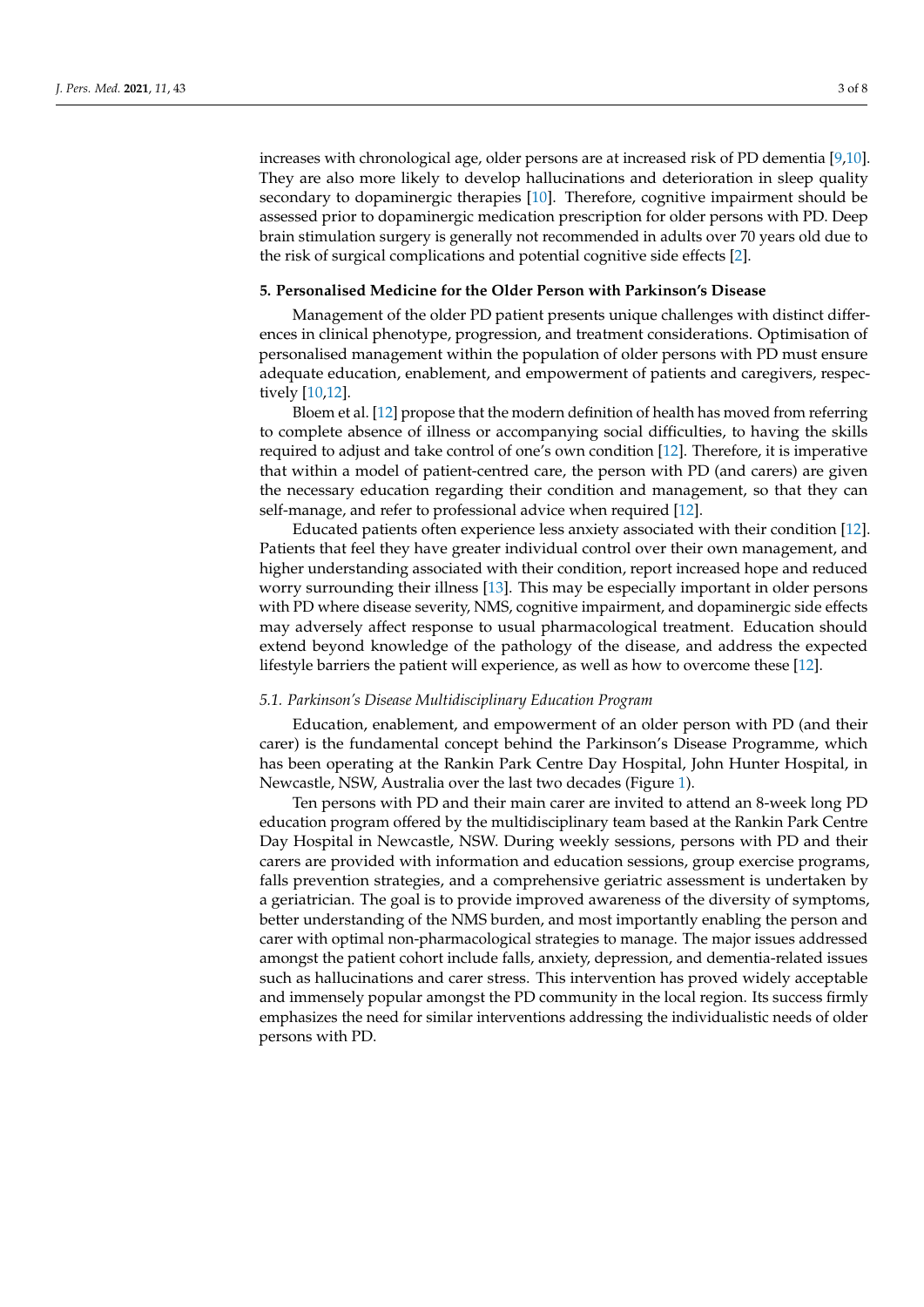<span id="page-3-0"></span>

Figure 1. Summary of Parkinson's disease (PD) programme at Rankin Park Centre Day Hospital, John Hunter Hospital, Newcastle, NSW, Australia. Newcastle, NSW, Australia.

## Ten persons consisting a consequent in the House 5.2. Comprehensive Geriatric Assessment in the Home<br>*5.2. Comprehensive Geriatric Assessment in the Home*

Geriatrician home visit to perform comprehensive geriatric assessment in communitydwelling older persons has been long established in geriatric medicine as a widely accepted and cost-effective means of assessment of the geriatric syndromes. Its benefits on survival and functional outcomes have been demonstrated in the acutely unwell, though evidence is and functional outcomes have been demonstrated in the acutely unwell, though evidence is more variable for the community setting. The comprehensive geriatric assessment at home provides a valuable opportunity for first hand assessment of the interaction between the material strategies to material strategies with the material strategies of the interaction between the material strategies of the mat medical and the psychosocial profile of an older person. The carer will feel involved and the psychosocial profile of an older person. The carer will feel involved and empowered in delivering the care plans arranged while the service is delivered closer to the<br>regard's harmor This medal has also harm utilized at Jake Hunter Harmital in Mauscathe  $\alpha$  is the popular among the PD community in the local region of  $\alpha$  region. It is such that  $\alpha$  region is such that  $\alpha$ NSW, Australia for older persons with PD, with its underlying philosophy demonstrating one that in the future person's home. This model has also been utilised at John Hunter Hospital, in Newcastle, great potential for extrapolation to a PD service model in the future.

Consideration of additional comorbidities is essential for both the assessment and *Franklightent* of the otter person which *BYTHStryf* otter persons may present which stup conditions. For example, slowed walking due to pain or reduced range of arthritic joint movement, or pain, may mimic a bradykinetic gait [\[10\]](#page-6-9). Underlying systemic disease can cause fatigue and contribute to autonomic disturbance [\[10\]](#page-6-9). Patients with concurrent prostatic enlargement may also complain of urinary retention and/or incontinence [10]. It is essential to recognise these underlying co-existing conditions as many can be alternatively managed, with subsequent impact on improving quality of life [14]. management of the older person with PD. Firstly, older persons may present with symp-

Older persons with PD tend to have a greater number of medications [9]. [Th](#page-6-8)is polypharmacy poses risks for adverse events, drug-drug interactions, iatrogenic errors, and medication non-adherence, the latter compounded by cognitive impairment. A US study demonstrated that people with PD with poor adherence to treatment were more likely to be hospitalised and require additional care visits at home, compared with those that were adherent [\[15\]](#page-7-0). Conversing with the patient to accurately explore any specific barriers to adherence, and using dosette boxes and other aids, may help improve adherence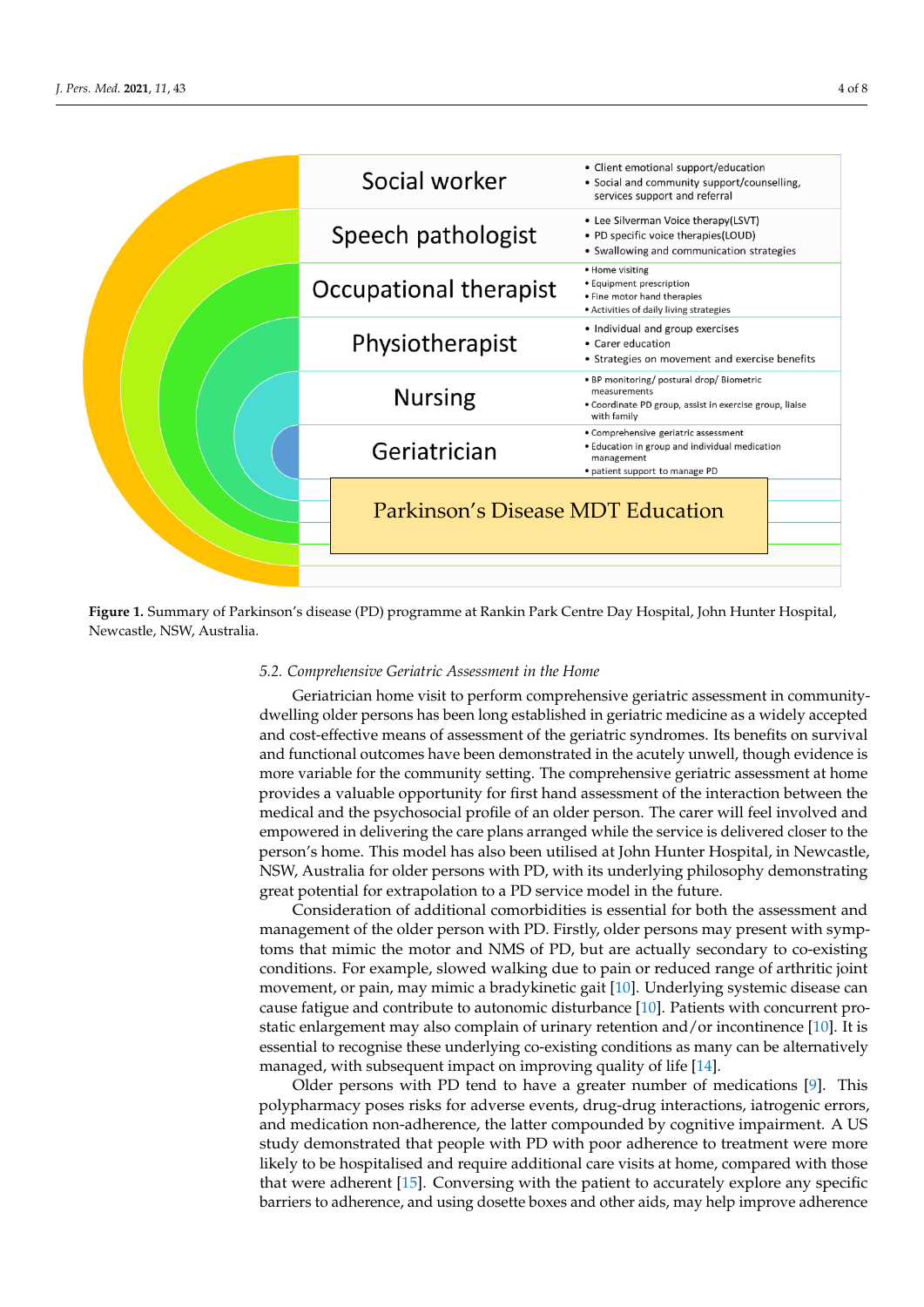to medication regimens [\[10\]](#page-6-9). Patients with a recurrent history of non-adherence may also benefit from pharmacological intervention that is only required once daily, or less [\[2\]](#page-6-1).

Increased incidence of osteoporosis and higher risk of falls means that older persons with PD are at increased risk of injuries and fractures that significantly hinder daily activities of living [\[12](#page-6-11)[,16\]](#page-7-1). Therefore, preventative management against osteoporosis and the loss of bone mass must be emphasised, including with advice on calcium intake, effective vitamin D supplementation, and prompt bisphosphonate therapy when indicated [\[2\]](#page-6-1). However, to further enhance patient empowerment, measures must be taken to improve the safety of the patient's daily settings as well. This can be done via use of safety measures within the home, such as handrails and mobility aids, to minimise fall risk [\[12\]](#page-6-11). Physiotherapy and careful analysis of the side-effect profile of any coexisting medications are also required to both reduce the risk or extent of osteoporosis, as well as to improve mobility and functionality [\[12\]](#page-6-11). Additionally, remote monitoring using sensors and online diaries can be useful in allowing for timely detection of medical problems [\[12\]](#page-6-11). Modern technology, such as electronic device typing, also allows clinicians access to information regarding near-falls, so that adaptations can be made to management, before a serious accident occurs [\[12,](#page-6-11)[17\]](#page-7-2).

## *5.3. Establishing an Individualised Management Plan for Older Persons with PD through Questionnaire*

The challenge of designing a tailor-made treatment regime for an older person will start with identifying and prioritising the key NMS for that individual. This is because, unlike for the motor symptoms, there are no well-established and efficacious treatments for the majority of NMS, including dementia.

One method proposed to help empower patients is through use of patient questionnaires [\[12\]](#page-6-11). This enables them to report subjective outcomes of treatment measures to their clinician and streamline the shared decision-making process [\[12\]](#page-6-11). Patients and clinicians can more clearly see which interventions are beneficial and which may further contribute to patient issues. This is a vital measure for the future, as recent research demonstrated that persons with PD often feel that they are not adequately included in their own management process [\[12\]](#page-6-11), which can create a barrier to trust in the patient–physician relationship, as well as failing to sufficiently empower the patient. This empowerment must also extend to carers as well, who are immediately involved and whose well-being can have direct impact on the outcomes for older people with PD. Caring for a person with PD can be emotionally and physically difficult, and the burden placed on carers must be addressed, to avoid increased risk of stress, social withdrawal, and mortality associated with the role [\[12\]](#page-6-11). These risks increase the likelihood that older persons with PD, who may be unable to independently care for themselves, are admitted to hospital [\[12\]](#page-6-11). In 2008, a unified Non-Motor Symptoms Scale (NMSS) addressed the need for simple identification and comprehensive assessment of NMS in persons with PD based on the NMSQ (Nonmotor symptoms questionnaire) [\[18\]](#page-7-3). The introduction of NMSQ and NMSS were two fundamental steps in the journey towards proactively addressing the needs of an older person with PD. A deeper understanding of the methodology behind these two tools will be the first steps in designing an individualised, person-specific treatment plan for an older person with PD (Figure [2\)](#page-5-0).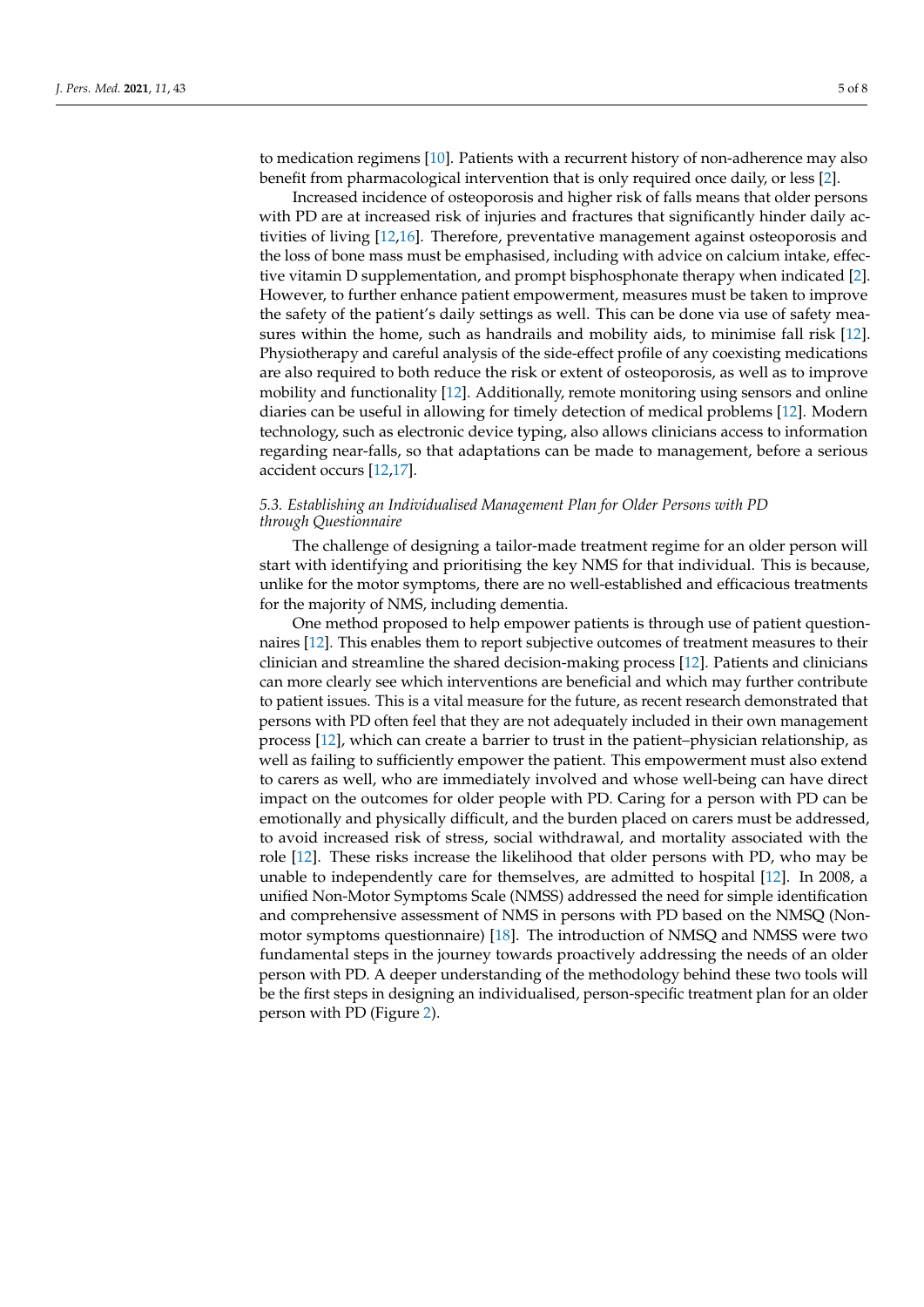<span id="page-5-0"></span>

first steps in designing an individualised, person-specific treatment plan for an older per-

**Figure 2.** Model of care for the older person with PD. PDCNS: Parkinson's Disease Clinical Nurse **Figure 2.** Model of care for the older person with PD. PDCNS: Parkinson's Disease Clinical Nurse Specialist; SP: Speech Pathologist; OT: Occupational Therapist; Physio: Physiotherapist. Specialist; SP: Speech Pathologist; OT: Occupational Therapist; Physio: Physiotherapist.

### **6. Conclusions 6. Conclusions**

The heterogeneity of PD is becoming more widely acknowledged. In the future, it is The heterogeneity of PD is becoming more widely acknowledged. In the future, it is likely that PD will be considered a clinical syndrome, or syndromes, rather than a single likely that PD will be considered a clinical syndrome, or syndromes, rather than a single disease. This has widespread implications, enabling greater patient awareness around disease. This has widespread implications, enabling greater patient awareness around their own condition, and ensuring that symptoms normally attributed to PD are more their own condition, and ensuring that symptoms normally attributed to PD are more carefully investigated, in order to ensure that misdiagnosis does not occur. The patient experience of PD is highly variable meaning that generalised treatment approaches fail to experience of PD is highly variable meaning that generalised treatment approaches fail to address individual patient needs and symptoms. Greater strides need to be taken in clinical ical practice to maximise education, empowerment, and enablement of PD patients, and practice to maximise education, empowerment, and enablement of PD patients, and to streamline the movement to an era of shared decision-making [\[12\]](#page-6-11). Older persons with PD require additional nuances to management approach and these need to be addressed in a in a timely and proactive manner. This paper aimed to outline several measures that timely and proactive manner. This paper aimed to outline several measures that healthcare professionals can take in order to make management as personalised to the older PD patient as possible.

The entire concept of personalised medicine as a template for designing custom made The entire concept of personalised medicine as a template for designing custom made treatment regimens for individual medical conditions is an exciting but at the same time treatment regimens for individual medical conditions is an exciting but at the same time a a very early step in medicine. very early step in medicine.

While it would be the most satisfying step both for the physician and patient alike in the realm of PD, more evidence-based medicine needs to be generated before we can  $\overline{1}$ safely design a treatment regime targeting the individual needs of an older person with safely design a treatment regime targeting the individual needs of an older person with PD. While it is tempting to generalise the generic principles of managing an older person with a chronic medical condition with emphasis on reducing the polypharmacy and respecting underlying frailty that one expects from an older person with multiple comorbidities, it may not be a rational scientific approach to adopt that approach (Table [1\)](#page-6-14).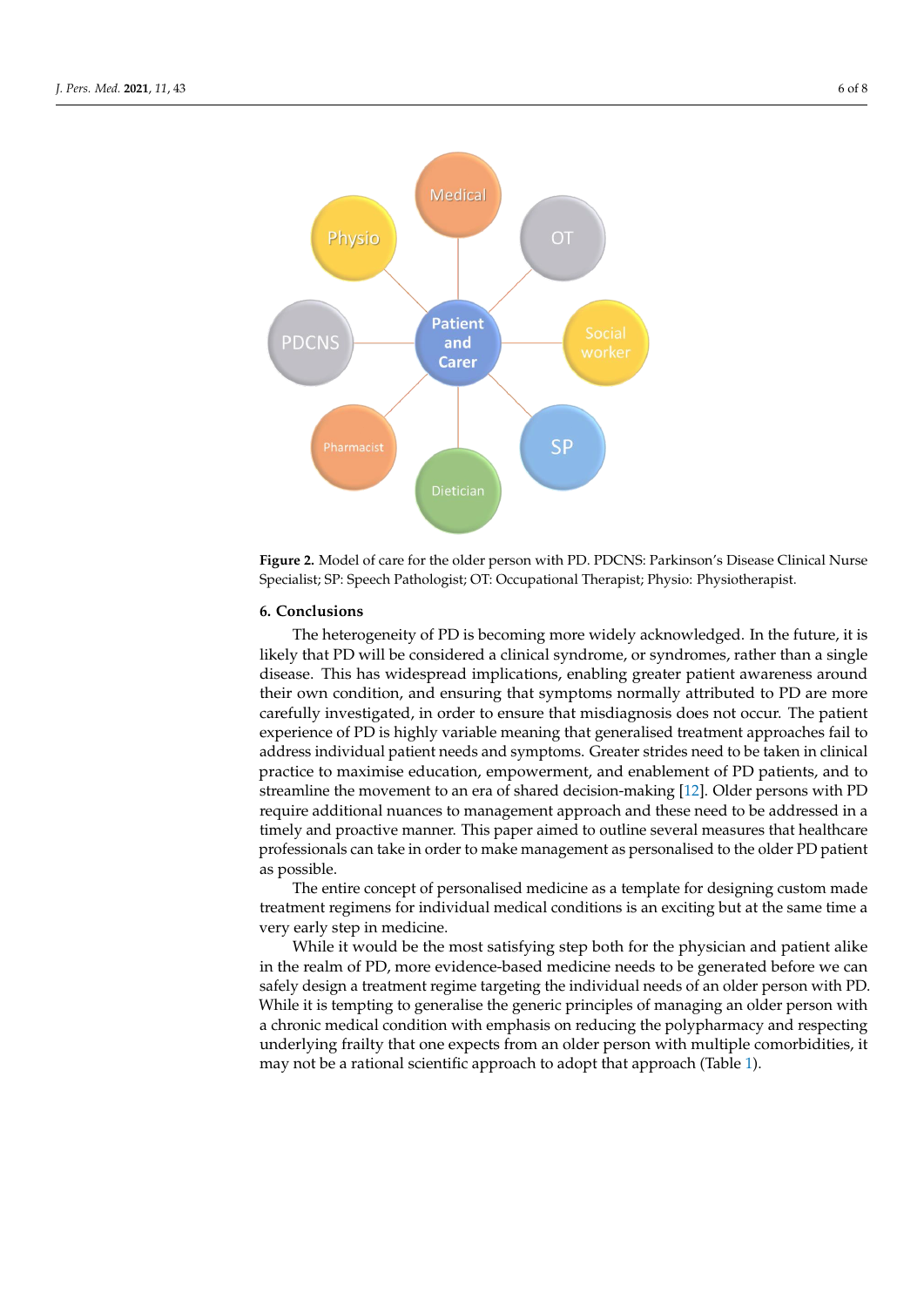<span id="page-6-14"></span>**Table 1.** Take home messages.

Older persons with PD have different care needs compared to a younger person with PD.

We do not have enough evidence-based medicine to identify what those specific care needs are; there is a big scope for future studies in this clinical domain.

There is an increasing amount of evidence advocating the need for monotherapy with L-Dopa in the very frail elderly cohort of people with PD. Whether this is the best approach, we need more studies.

Cognitive impairment plays an important role in deciding which medication should be prescribed in an older person with PD.

The need of the hour is an evidence-based objective approach to answer the question; do we have enough evidence to suggest safe individualised medication regimes to address the medical needs of the older person cohort suffering from Parkinson's disease?

We do hope that our collective thoughts will be the beginning of an evidence-based answer to that question.

**Funding:** This research received no external funding.

**Institutional Review Board Statement:** Not applicable.

**Informed Consent Statement:** Not applicable.

**Data Availability Statement:** Agree with MDPI research data policies.

**Conflicts of Interest:** The authors have no relevant or affiliations or financial involvement with any organisation or entity with a financial interest in or conflict with the subject matter.

#### **References**

- <span id="page-6-0"></span>1. Titova, N.; Padmakumar, C.; Lewis, S.J.G.; Chaudhuri, K.R. Parkinson's: A syndrome rather than a disease? *J. Neural Transm.* **2017**, *124*, 907–914. [\[CrossRef\]](http://doi.org/10.1007/s00702-016-1667-6) [\[PubMed\]](http://www.ncbi.nlm.nih.gov/pubmed/28028643)
- <span id="page-6-1"></span>2. Titova, N.; Chaudhuri, K.R. Personalized Medicine and Nonmotor Symptoms in Parkinson's Disease. *Int. Rev. Neurobiol.* **2017**, *134*, 1257–1281. [\[CrossRef\]](http://doi.org/10.1016/bs.irn.2017.05.015) [\[PubMed\]](http://www.ncbi.nlm.nih.gov/pubmed/28805572)
- <span id="page-6-2"></span>3. Chaudhuri, K.R.; Healy, D.G.; Schapira, A.H.V. Non-motor symptoms of Parkinson's disease: Diagnosis and management. *Lancet Neurol.* **2006**, *5*, 235–245. [\[CrossRef\]](http://doi.org/10.1016/S1474-4422(06)70373-8)
- <span id="page-6-3"></span>4. Ginsburg, G.S.; Willard, H.F. Genomic and personalized medicine: Foundations and applications. *Transl. Res.* **2009**, *154*, 277–287. [\[CrossRef\]](http://doi.org/10.1016/j.trsl.2009.09.005)
- <span id="page-6-4"></span>5. Mu, J.; Chaudhuri, K.R.; Bielza, C.; De Pedro-Cuesta, J.; Larrañaga, P.; Martinez-Martin, P. Parkinson's Disease Subtypes Identified from Cluster Analysis of Motor and Non-motor Symptoms. *Front. Aging Neurosci.* **2017**, *9*, 301. [\[CrossRef\]](http://doi.org/10.3389/fnagi.2017.00301) [\[PubMed\]](http://www.ncbi.nlm.nih.gov/pubmed/28979203)
- <span id="page-6-5"></span>6. Marras, C.; Chaudhuri, K.R. Nonmotor features of Parkinson's disease subtypes. *Mov. Disord.* **2016**, *31*, 1095–1102. [\[CrossRef\]](http://doi.org/10.1002/mds.26510) [\[PubMed\]](http://www.ncbi.nlm.nih.gov/pubmed/26861861)
- <span id="page-6-6"></span>7. Erro, R.; Vitale, C.; Amboni, M.; Picillo, M.; Moccia, M.; Longo, K.; Santangelo, G.; De Rosa, A.; Allocca, R.; Giordano, F.; et al. The Heterogeneity of Early Parkinson's Disease: A Cluster Analysis on Newly Diagnosed Untreated Patients. *PLoS ONE* **2013**, *8*, e70244. [\[CrossRef\]](http://doi.org/10.1371/journal.pone.0070244) [\[PubMed\]](http://www.ncbi.nlm.nih.gov/pubmed/23936396)
- <span id="page-6-7"></span>8. Lewis, S.J.G.; Foltynie, T.; Blackwell, A.D.; Robbins, T.W.; Owen, A.M.; A Barker, R. Heterogeneity of Parkinson's disease in the early clinical stages using a data driven approach. *J. Neurol. Neurosurg. Psychiatry* **2005**, *76*, 343–348. [\[CrossRef\]](http://doi.org/10.1136/jnnp.2003.033530) [\[PubMed\]](http://www.ncbi.nlm.nih.gov/pubmed/15716523)
- <span id="page-6-8"></span>9. Ryden, L.E.; Lewis, S.J.G. Parkinson's Disease in the Era of Personalised Medicine: One Size Does Not Fit All. *Drugs Aging* **2018**, *36*, 103–113. [\[CrossRef\]](http://doi.org/10.1007/s40266-018-0624-5) [\[PubMed\]](http://www.ncbi.nlm.nih.gov/pubmed/30556112)
- <span id="page-6-9"></span>10. Lenka, A.; Padmakumar, C.; Pal, P.K. Treatment of Older Parkinson's Disease. *Int. Rev. Neurobiol.* **2017**, *132*, 381–405. [\[CrossRef\]](http://doi.org/10.1016/bs.irn.2017.01.005) [\[PubMed\]](http://www.ncbi.nlm.nih.gov/pubmed/28554416)
- <span id="page-6-10"></span>11. Van Rooden, S.M.; Heiser, W.J.; Kok, J.N.; Verbaan, D.; Van Hilten, J.J.; Marinus, J. The identification of Parkinson's disease subtypes using cluster analysis: A systematic review. *Mov. Disord.* **2010**, *25*, 969–978. [\[CrossRef\]](http://doi.org/10.1002/mds.23116) [\[PubMed\]](http://www.ncbi.nlm.nih.gov/pubmed/20535823)
- <span id="page-6-11"></span>12. Bloem, B.R.; Henderson, E.J.; Dorsey, E.R.; Okun, M.S.; Okubadejo, N.; Chan, P.; Andrejack, J.; Darweesh, S.K.L.; Munneke, M. Integrated and patient-centred management of Parkinson's disease: A network model for reshaping chronic neurological care. *Lancet Neurol.* **2020**, *19*, 623–634. [\[CrossRef\]](http://doi.org/10.1016/S1474-4422(20)30064-8)
- <span id="page-6-12"></span>13. Legg, A.M.; Andrews, S.E.; Huynh, H.; Ghane, A.; Tabuenca, A.; Sweeny, K. Patients' anxiety and hope: Predictors and adherence intentions in an acute care context. *Health Expect.* **2014**, *18*, 3034–3043. [\[CrossRef\]](http://doi.org/10.1111/hex.12288) [\[PubMed\]](http://www.ncbi.nlm.nih.gov/pubmed/25327397)
- <span id="page-6-13"></span>14. Lewis, S.J.G.; Gangadharan, S.; Padmakumar, C.P. Parkinson's disease in the older patient. *Clin. Med.* **2016**, *16*, 376–378. [\[CrossRef\]](http://doi.org/10.7861/clinmedicine.16-4-376) [\[PubMed\]](http://www.ncbi.nlm.nih.gov/pubmed/27481385)